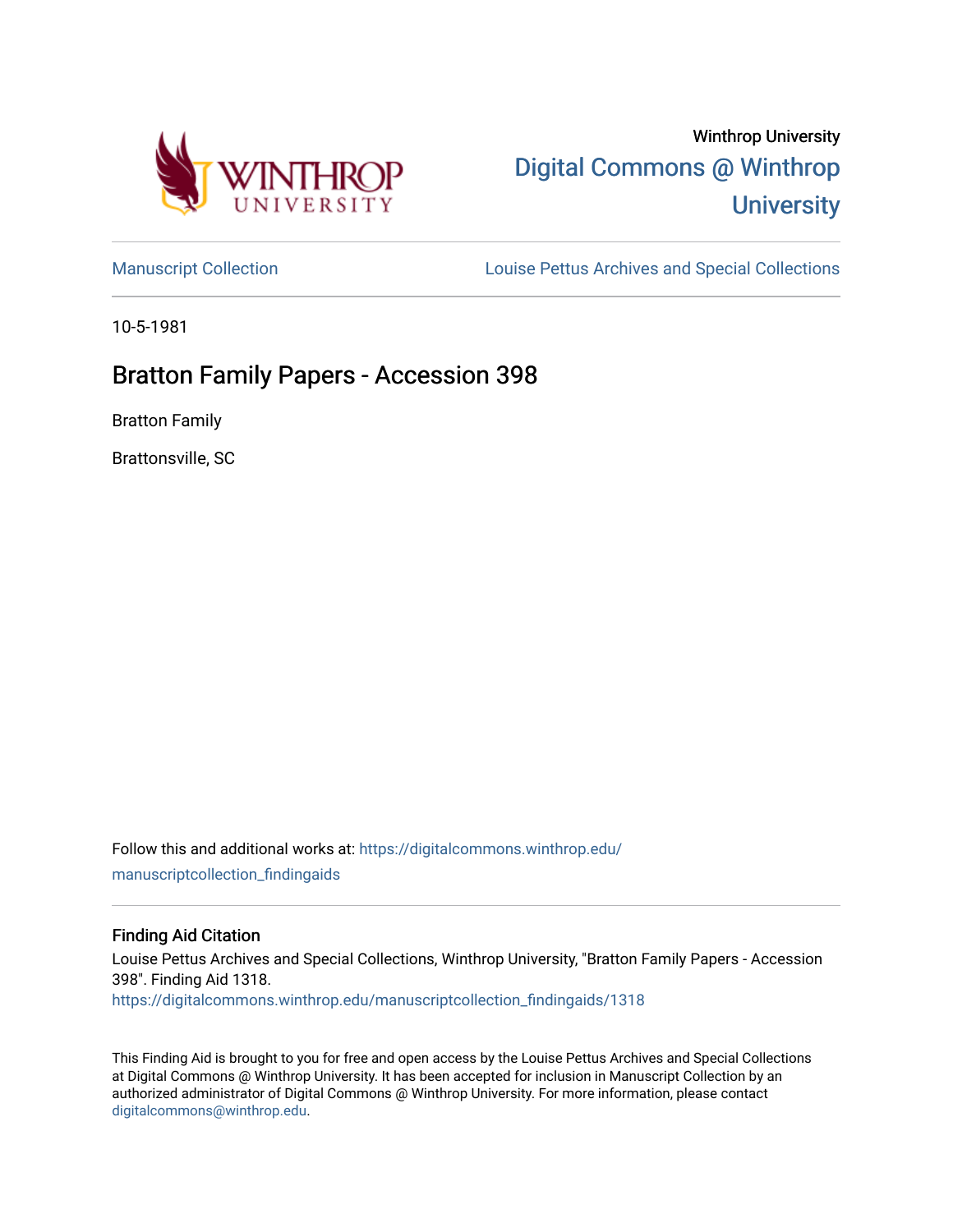### **WINTHROP UNIVERSITY LOUISE PETTUS ARCHIVES & SPECIAL COLLECTIONS**

**MANUSCRIPT COLLECTION**

# **ACCESSION 398**

**BRATTON FAMILY PAPERS**

1797-1903

1 Box, 9 Folders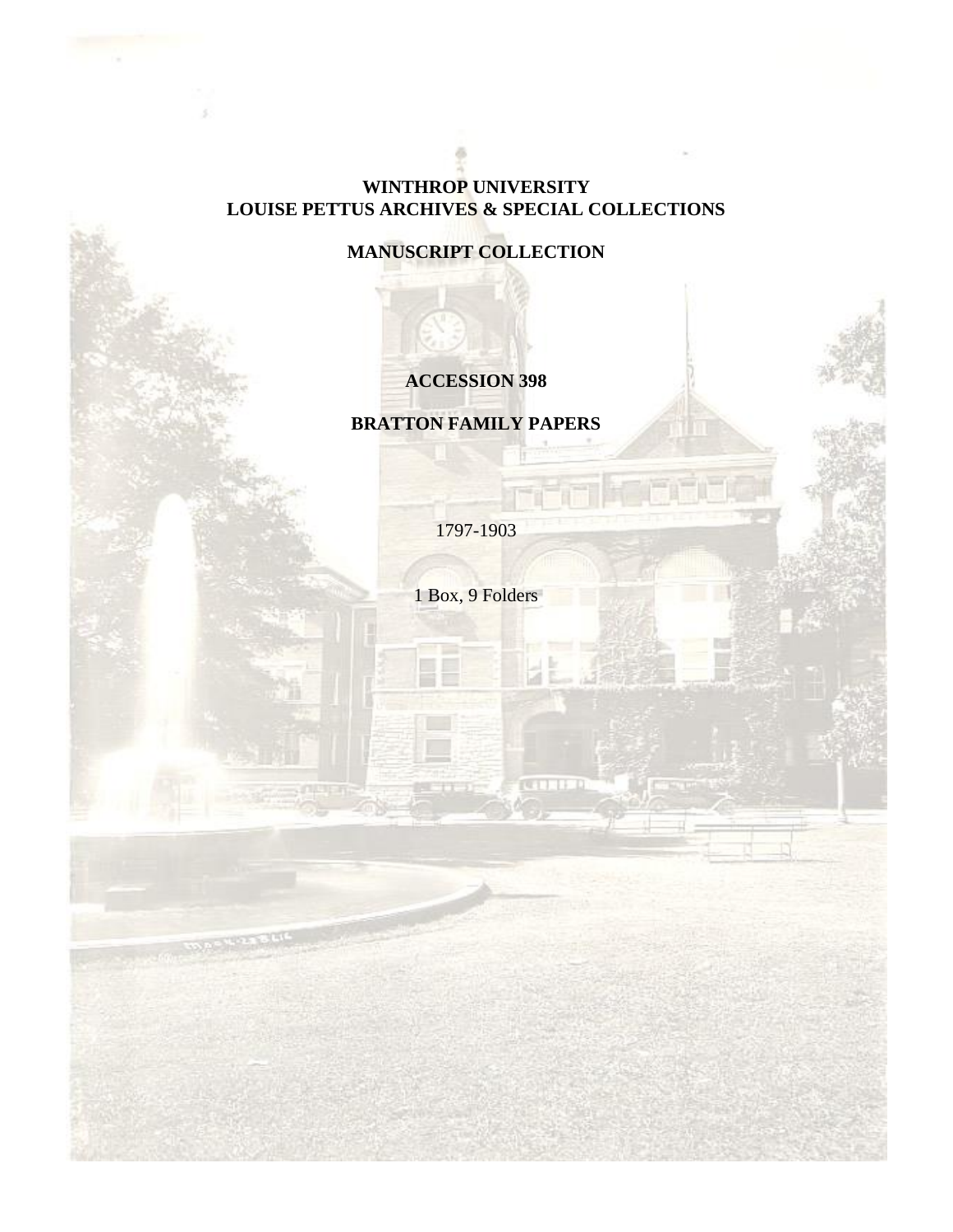#### **WINTHROP UNIVERSITY LOUISE PETTUS ARCHIVES & SPECIAL COLLECTIONS**

#### **MANUSCRIPT COLLECTION**

ADDITIONS:  $\qquad \qquad , \qquad$ 

ACC. NO.: 398 PROCESSED BY: Pend Armistead NO. OF SECTIONS: 2

#### **BRATTON FAMILY PAPERS**

#### **I**

The Bratton Family Papers were deposited with the Archives via Mr. Wade Fairey on January 15, 1981.

Linear feet of shelf space occupied: .25 Approximate number of pieces: 500

Restrictions: Open to researchers under the rules and regulations of the Louise Pettus Archives & Special Collections at Winthrop University.

Literary Rights: For information concerning literary rights please contact the Louise Pettus Archives & Special Collections at Winthrop University.

Notices were released to the NUCMC on 30 September 1981. (See Donor Control File for additional notices.)

Scope and Content Note: **The Bratton Family Papers consist of photocopies of bills of sales, financial records in the form of ledger entries for services rendered and for goods bought and sold, promissory notes, subpoenas, papers concerning tuition and fees for Mrs. Dupre Female Academy, the Virginia Female Institute, and the Kings Mountain Military School, and correspondence relating to The Bratton Family. The Bratton Family was a prominent family of York County, SC in the 18th, 19th and 20th centuries. Col. William Bratton played a major role in the Battle of Huck's Defeat during the American Revolution. Today, Historic Brattonsville is an historic site with three homes built between 1776 and 1855 by the Bratton Family and in 1971 was placed on the National Register of Historic Places.**

Related Collections:

- [Bratton Family Papers](https://digitalcommons.winthrop.edu/manuscriptcollection_findingaids/112/) Accession 144 M70 (85)
- [Bratton Family Papers](https://digitalcommons.winthrop.edu/manuscriptcollection_findingaids/168/) Accession 202 M89 (114);
- [Jean C. Agee Papers](https://digitalcommons.winthrop.edu/manuscriptcollection_findingaids/107/) Accession 263;
- [Georgia Gatch Elder](https://digitalcommons.winthrop.edu/manuscriptcollection_findingaids/330/) Accession 285;
- [Iva LaRou Sherer](https://digitalcommons.winthrop.edu/manuscriptcollection_findingaids/347/) Accession 311;
- [York County Historical Commission Records](https://digitalcommons.winthrop.edu/manuscriptcollection_findingaids/1308/) Accession 363;
- [Bratton-Nisbet Family Papers](https://digitalcommons.winthrop.edu/manuscriptcollection_findingaids/389/) Accession 397 M162 (203);
- Brattonsville South Carolina Records Accession 444;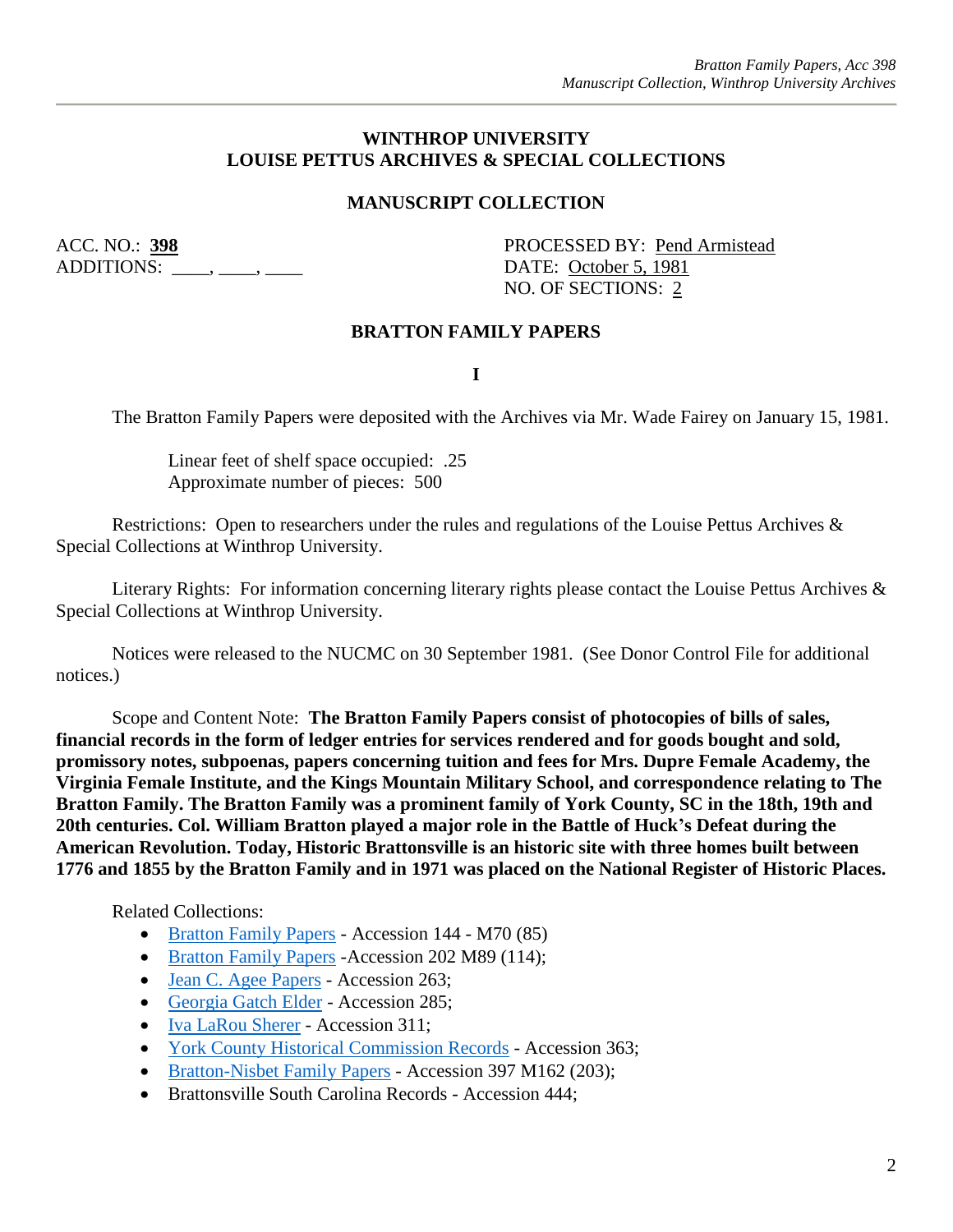#### I BRATTON FAMILY PAPERS

Related Collection (cont.)

- [Brattonsville Archaeological Site Photographs](https://digitalcommons.winthrop.edu/manuscriptcollection_findingaids/499/) Accession 637 M276 (326);
- [York County's Bratton Family](https://digitalcommons.winthrop.edu/manuscriptcollection_findingaids/1107/) Accession 715 #74:
- [Mary L. Wells Painting-](https://digitalcommons.winthrop.edu/manuscriptcollection_findingaids/726/)Accession 1099;
- [York County Historical Commission Records](https://digitalcommons.winthrop.edu/manuscriptcollection_findingaids/1309/) Accession 1464;
- [Friends of Historic Brattonsville Records](https://digitalcommons.winthrop.edu/manuscriptcollection_findingaids/894/) Accession 1593;

Notes: The original documents [\(Bratton family papers,](The%20original%20documents%20(Bratton%20family%20papers,%201764-1983)%20are%20housed%20at%20the%20Caroliniana%20Library%20at%20the%20University%20of%20South%20Carolina.) 1764-1983) are housed at the Caroliniana Library at the University of South Carolina.